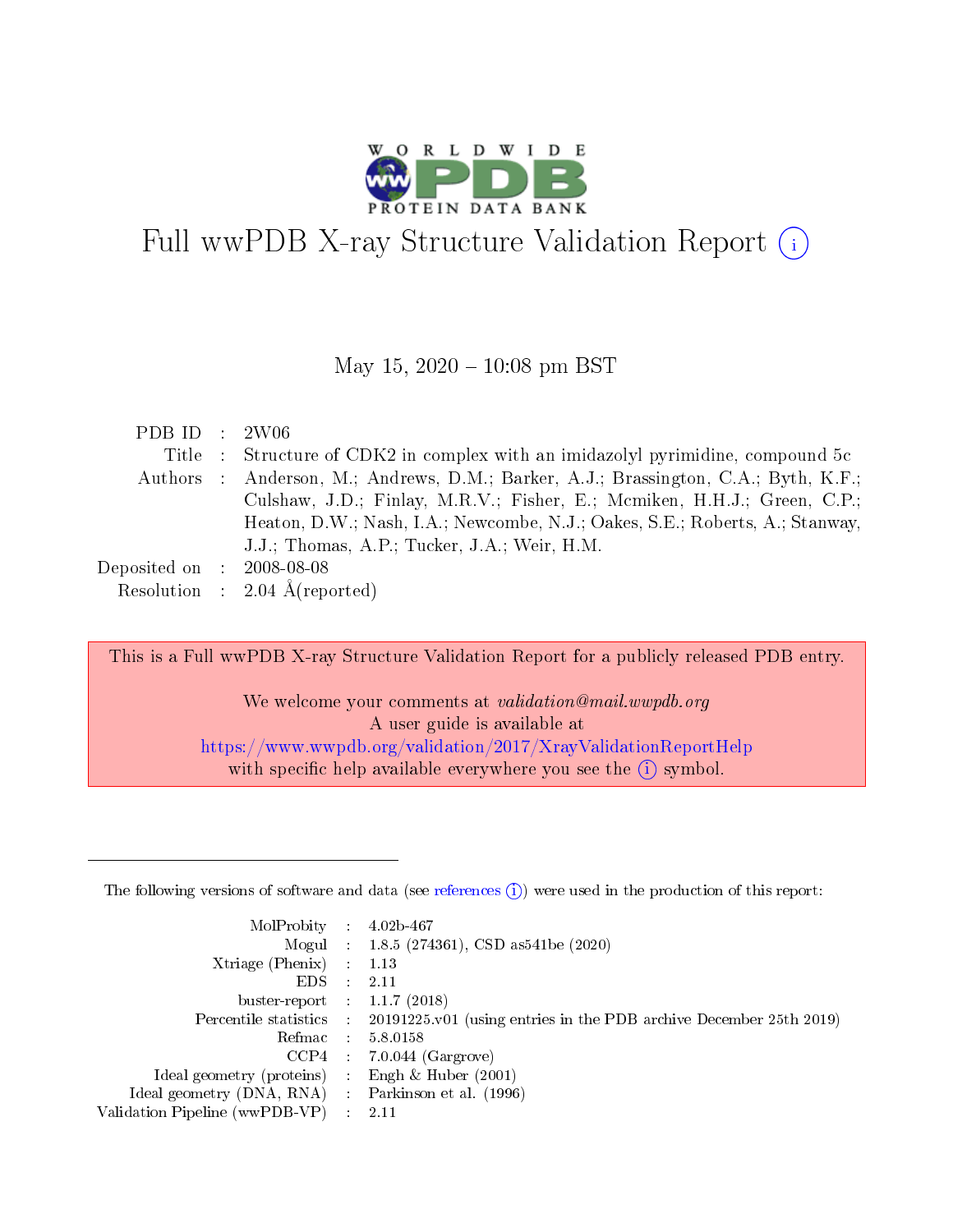# 1 [O](https://www.wwpdb.org/validation/2017/XrayValidationReportHelp#overall_quality)verall quality at a glance  $(i)$

The following experimental techniques were used to determine the structure: X-RAY DIFFRACTION

The reported resolution of this entry is 2.04 Å.

Percentile scores (ranging between 0-100) for global validation metrics of the entry are shown in the following graphic. The table shows the number of entries on which the scores are based.



| Metric                | Whole archive<br>$(\#\text{Entries})$ | <b>Similar resolution</b><br>$(\#\text{Entries},\,\text{resolution}\,\,\text{range}(\textup{\AA}))$ |  |  |
|-----------------------|---------------------------------------|-----------------------------------------------------------------------------------------------------|--|--|
| $R_{free}$            | 130704                                | 1692 (2.04-2.04)                                                                                    |  |  |
| Clashscore            | 141614                                | 1773 (2.04-2.04)                                                                                    |  |  |
| Ramachandran outliers | 138981                                | $1752(2.04-2.04)$                                                                                   |  |  |
| Sidechain outliers    | 138945                                | 1752 (2.04-2.04)                                                                                    |  |  |
| RSRZ outliers         | 127900                                | $1672(2.04-2.04)$                                                                                   |  |  |

The table below summarises the geometric issues observed across the polymeric chains and their fit to the electron density. The red, orange, yellow and green segments on the lower bar indicate the fraction of residues that contain outliers for  $>=3, 2, 1$  and 0 types of geometric quality criteria respectively. A grey segment represents the fraction of residues that are not modelled. The numeric value for each fraction is indicated below the corresponding segment, with a dot representing fractions <=5% The upper red bar (where present) indicates the fraction of residues that have poor fit to the electron density. The numeric value is given above the bar.

| Mol | $\cap$ hain | Length | Quality of chain |     |    |
|-----|-------------|--------|------------------|-----|----|
|     |             |        | 9%               |     |    |
| л.  | . .         | 299    | 77%              | 16% | 5% |

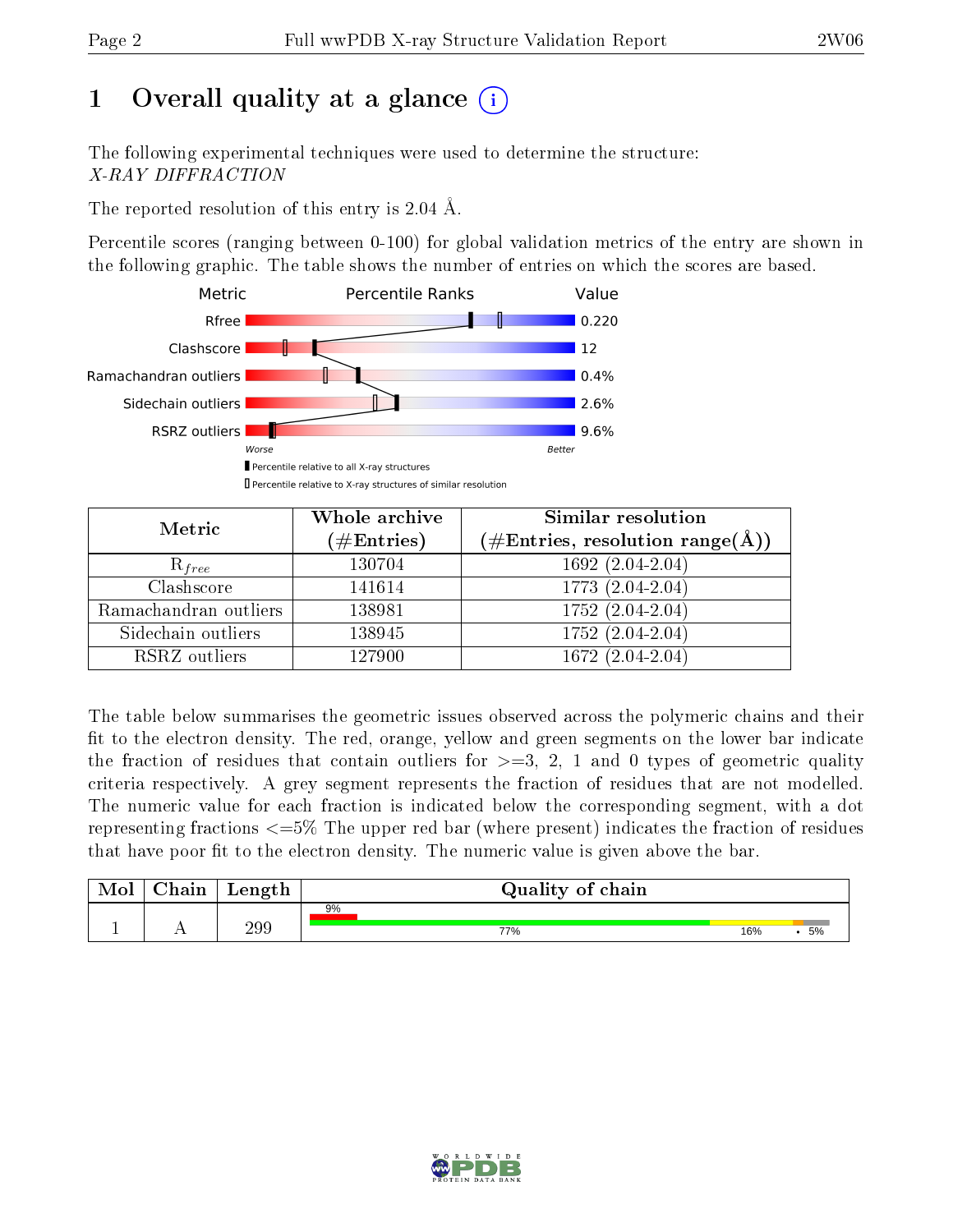# 2 Entry composition (i)

There are 3 unique types of molecules in this entry. The entry contains 2375 atoms, of which 0 are hydrogens and 0 are deuteriums.

In the tables below, the ZeroOcc column contains the number of atoms modelled with zero occupancy, the AltConf column contains the number of residues with at least one atom in alternate conformation and the Trace column contains the number of residues modelled with at most 2 atoms.

Molecule 1 is a protein called CELL DIVISION PROTEIN KINASE 2.

| Mol | Chain | ' Residues | Atoms        |     |     | $\rm{ZeroOcc}$   $\rm{AltConf}$   $\rm{Trace}$ |  |  |  |
|-----|-------|------------|--------------|-----|-----|------------------------------------------------|--|--|--|
|     |       | 283        | <b>Total</b> |     |     |                                                |  |  |  |
|     |       | 2208       | 1441         | 369 | 390 |                                                |  |  |  |

 Molecule 2 is 4-{[4-(1-CYCLOPROPYL-2-METHYL-1H-IMIDAZOL-5-YL)PYRIMIDIN-2 -YL]AMINO}-N-METHYLBENZENESULFONAMIDE (three-letter code: FRV) (formula:  $C_{18}H_{20}N_6O_2S$ ).



| Mol |  | Chain   Residues | Atoms       |      |  | $ZeroOcc \   \ AltConf \  $ |  |
|-----|--|------------------|-------------|------|--|-----------------------------|--|
|     |  |                  | Total C N O |      |  |                             |  |
|     |  |                  |             | 18 6 |  |                             |  |

• Molecule 3 is water.

|  | Mol   Chain   Residues | Atoms         | ZeroOcc   AltConf |  |
|--|------------------------|---------------|-------------------|--|
|  | 140.                   | Total<br>140. |                   |  |

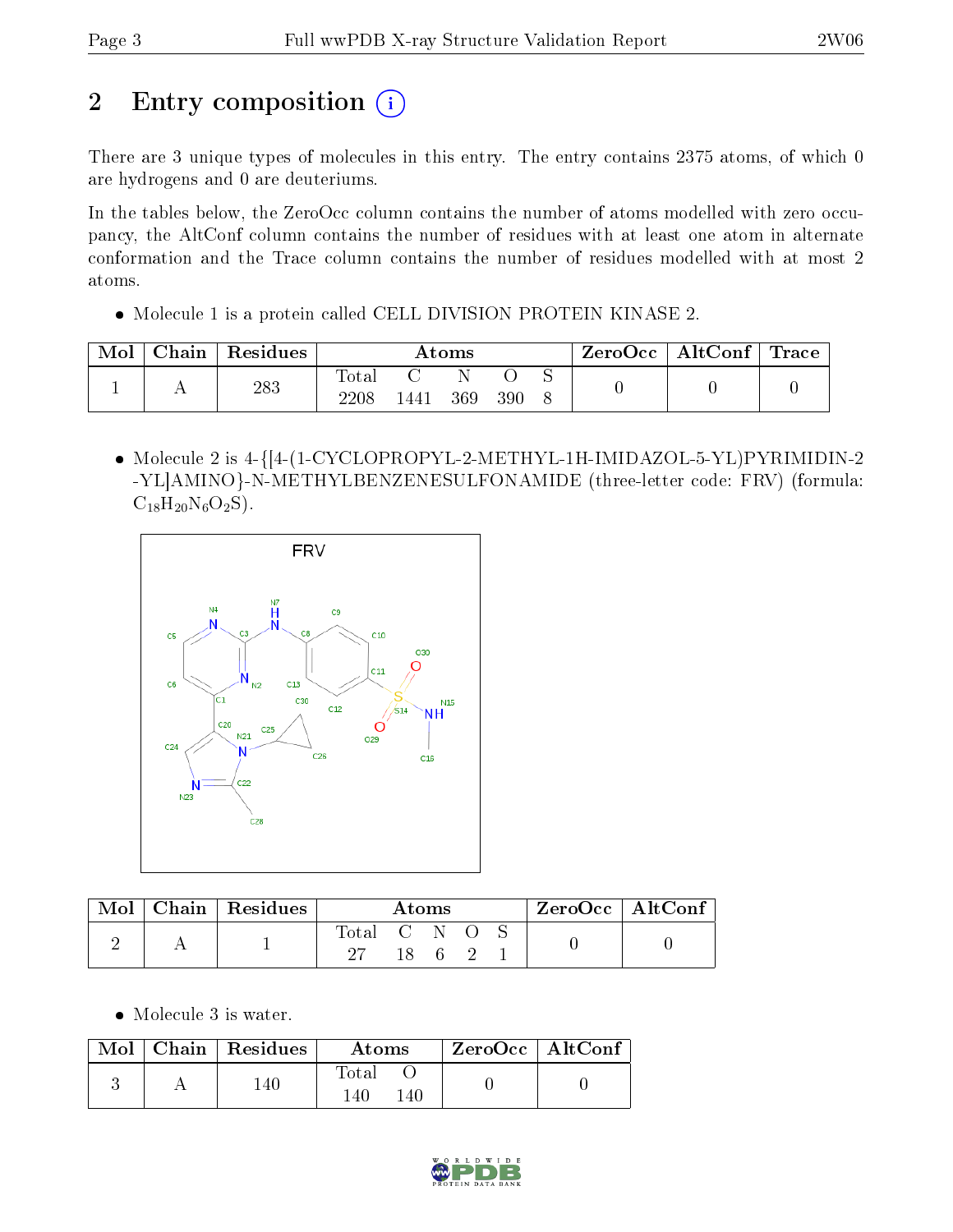## 3 Residue-property plots  $(i)$

These plots are drawn for all protein, RNA and DNA chains in the entry. The first graphic for a chain summarises the proportions of the various outlier classes displayed in the second graphic. The second graphic shows the sequence view annotated by issues in geometry and electron density. Residues are color-coded according to the number of geometric quality criteria for which they contain at least one outlier: green  $= 0$ , yellow  $= 1$ , orange  $= 2$  and red  $= 3$  or more. A red dot above a residue indicates a poor fit to the electron density (RSRZ  $> 2$ ). Stretches of 2 or more consecutive residues without any outlier are shown as a green connector. Residues present in the sample, but not in the model, are shown in grey.

• Molecule 1: CELL DIVISION PROTEIN KINASE 2



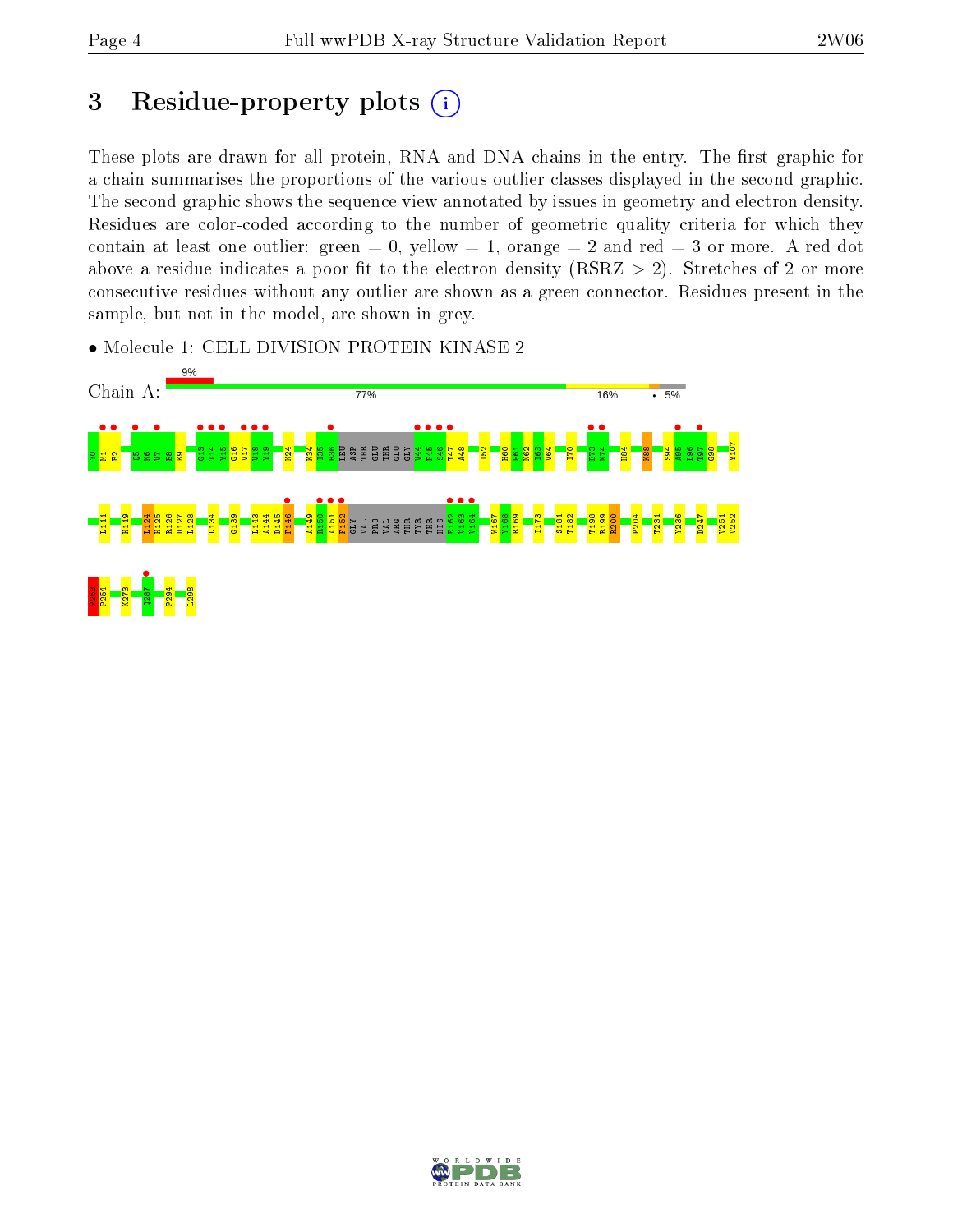# 4 Data and refinement statistics  $(i)$

| Property                                                   | <b>Value</b>                                    | Source     |
|------------------------------------------------------------|-------------------------------------------------|------------|
| Space group                                                | P 21 21 21                                      | Depositor  |
| Cell constants                                             | $72.62\text{\AA}$<br>$53.64\AA$<br>71.95Å       |            |
| a, b, c, $\alpha$ , $\beta$ , $\gamma$                     | $90.00^\circ$<br>$90.00^\circ$<br>$90.00^\circ$ | Depositor  |
| Resolution $(A)$                                           | 200.00<br>$-2.04$                               | Depositor  |
|                                                            | 25.16<br>$-2.04$                                | <b>EDS</b> |
| % Data completeness                                        | $(Not available) (200.00-2.04)$                 | Depositor  |
| (in resolution range)                                      | $97.5(25.16-2.04)$                              | <b>EDS</b> |
| $R_{merge}$                                                | 0.05                                            | Depositor  |
| $\mathrm{R}_{sym}$                                         | (Not available)                                 | Depositor  |
| $\langle I/\sigma(I) \rangle^{-1}$                         | 1.57 (at $2.04\text{\AA}$ )                     | Xtriage    |
| Refinement program                                         | <b>CNX 2000</b>                                 | Depositor  |
|                                                            | $0.205$ , $0.234$                               | Depositor  |
| $R, R_{free}$                                              | 0.207<br>0.220<br>$\ddot{\phantom{a}}$          | DCC        |
| $R_{free}$ test set                                        | 914 reflections $(5.11\%)$                      | wwPDB-VP   |
| Wilson B-factor $(A^2)$                                    | 26.1                                            | Xtriage    |
| Anisotropy                                                 | 0.592                                           | Xtriage    |
| Bulk solvent $k_{sol}$ (e/Å <sup>3</sup> ), $B_{sol}(A^2)$ | $0.37$ , $60.5$                                 | <b>EDS</b> |
| $\overline{L-test for}$ twinning <sup>2</sup>              | $< L >$ = 0.49, $< L2$ = 0.32                   | Xtriage    |
| Estimated twinning fraction                                | $0.025$ for $-h, l, k$                          | Xtriage    |
| $F_o, F_c$ correlation                                     | 0.95                                            | <b>EDS</b> |
| Total number of atoms                                      | 2375                                            | wwPDB-VP   |
| Average B, all atoms $(A^2)$                               | 31.0                                            | wwPDB-VP   |

Xtriage's analysis on translational NCS is as follows: The largest off-origin peak in the Patterson function is  $6.51\%$  of the height of the origin peak. No significant pseudotranslation is detected.

<sup>&</sup>lt;sup>2</sup>Theoretical values of  $\langle |L| \rangle$ ,  $\langle L^2 \rangle$  for acentric reflections are 0.5, 0.333 respectively for untwinned datasets, and 0.375, 0.2 for perfectly twinned datasets.



<span id="page-4-1"></span><span id="page-4-0"></span><sup>1</sup> Intensities estimated from amplitudes.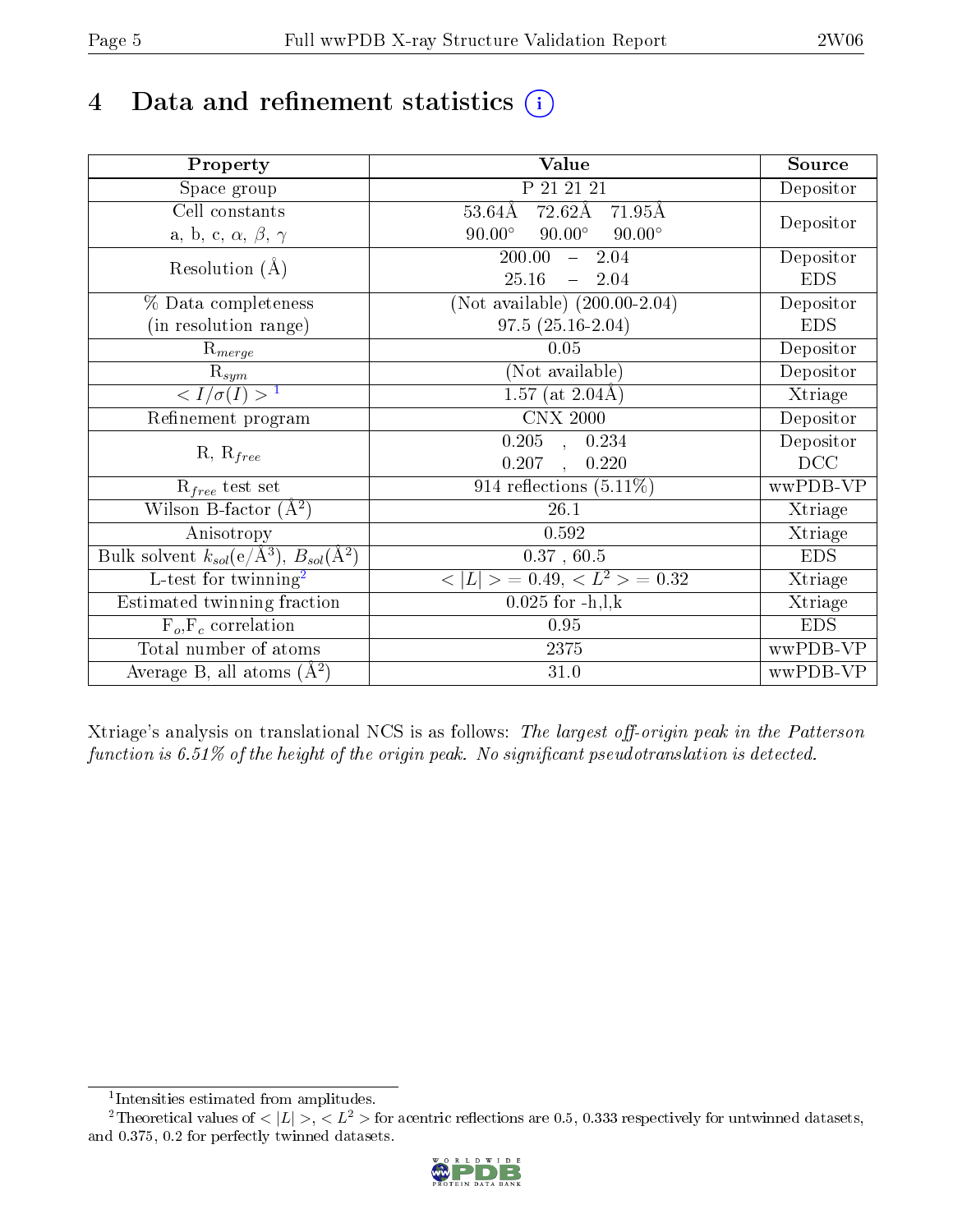# 5 Model quality  $(i)$

## 5.1 Standard geometry (i)

Bond lengths and bond angles in the following residue types are not validated in this section: FRV, ACE

The Z score for a bond length (or angle) is the number of standard deviations the observed value is removed from the expected value. A bond length (or angle) with  $|Z| > 5$  is considered an outlier worth inspection. RMSZ is the root-mean-square of all Z scores of the bond lengths (or angles).

|  | $Mol$   Chain |      | <b>Bond lengths</b>             | Bond angles |        |  |
|--|---------------|------|---------------------------------|-------------|--------|--|
|  |               |      | RMSZ $ #Z  > 5$ RMSZ $ #Z  > 5$ |             |        |  |
|  |               | 0.32 | 0/2263                          | 0.57        | 0/3078 |  |

There are no bond length outliers.

There are no bond angle outliers.

There are no chirality outliers.

There are no planarity outliers.

### 5.2 Too-close contacts  $(i)$

In the following table, the Non-H and H(model) columns list the number of non-hydrogen atoms and hydrogen atoms in the chain respectively. The H(added) column lists the number of hydrogen atoms added and optimized by MolProbity. The Clashes column lists the number of clashes within the asymmetric unit, whereas Symm-Clashes lists symmetry related clashes.

| Mol |      |      | Chain   Non-H   H(model)   H(added)   Clashes   Symm-Clashes |
|-----|------|------|--------------------------------------------------------------|
|     | 2208 | 9187 |                                                              |
|     |      |      |                                                              |
|     | 140  |      |                                                              |
|     | 2375 |      |                                                              |

The all-atom clashscore is defined as the number of clashes found per 1000 atoms (including hydrogen atoms). The all-atom clashscore for this structure is 12.

All (54) close contacts within the same asymmetric unit are listed below, sorted by their clash magnitude.

| Atom-1                                            | Atom-2               | Interatomic<br>distance $(A)$ | Clash<br>overlap (A) |  |
|---------------------------------------------------|----------------------|-------------------------------|----------------------|--|
| $1 \cdot A \cdot 200 \cdot A \cdot G \cdot HH$ 11 | 1: A:200: A R G:H G3 |                               |                      |  |

Continued on next page...

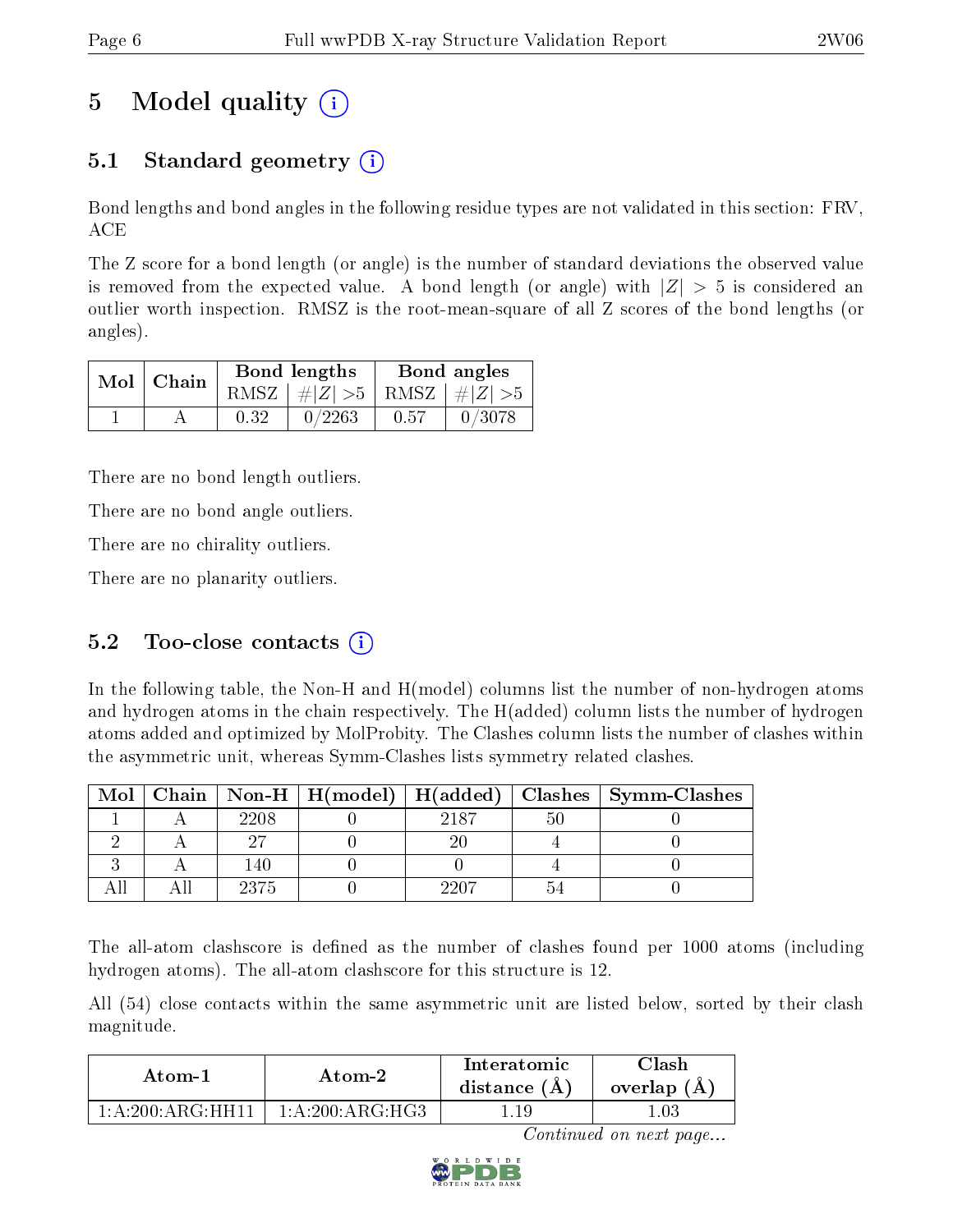| Continuea from previous page               |                                   | Interatomic       | Clash         |  |
|--------------------------------------------|-----------------------------------|-------------------|---------------|--|
| Atom-1                                     | Atom-2                            | distance $(A)$    | overlap $(A)$ |  |
| 1:A:253:PRO:HB2                            | 1: A:254:PRO:HD3                  | 1.57              | 0.86          |  |
| 1:A:247:ASP:HB3                            | 3:A:1508:HOH:O                    | 1.76              | 0.83          |  |
| 1: A:200:ARG:HH11                          | 1:A:200:ARG:CG                    | 1.92              | 0.82          |  |
| 1:A:124:LEU:HD22                           | 1: A: 182: THR: HG22              | 1.65              | 0.78          |  |
| 1:A:125:HIS:HE1                            | 1:A:144:ALA:O                     | 1.69              | 0.73          |  |
| 1:A:125:HIS:HD2                            | 1:A:127:ASP:H                     | 1.39              | 0.70          |  |
| 1: A:9: LYS: HE3                           | 1:A:17:VAL:HG13                   | 1.75              | 0.68          |  |
| 1:A:151:ALA:C                              | $1:$ A:152:PHE:HD2                | 1.97              | 0.67          |  |
| 1: A:273: LYS:HG2                          | 3:A:1517:HOH:O                    | 1.94              | 0.67          |  |
| 1:A:60:HIS:HD2                             | 1: A:62: ASN:H                    | 1.42              | 0.66          |  |
| 1:A:149:ALA:HB3                            | 3:A:1450:HOH:O                    | 1.98              | 0.64          |  |
| 1:A:200:ARG:HG3                            | 1:A:200:ARG:NH1                   | 1.99              | 0.62          |  |
| 2:A:1300:FRV:H301                          | 2:A:1300:FRV:H6                   | 1.80              | 0.62          |  |
| 1: A:16: GLY: HA3                          | $1: A:34:\overline{\text{LYS:O}}$ | 2.01              | 0.61          |  |
| 1:A:60:HIS:CD2                             | 1: A:62: ASN:H                    | 2.19              | 0.60          |  |
| 2: A: 1300: FRV: N2                        | 2:A:1300:FRV:H9                   | 2.15              | 0.60          |  |
| 1: A: 128: LEU: HD21                       | 1:A:143:LEU:HD23                  | 1.84              | 0.60          |  |
| 1: A: 128: LEU: CD2                        | 1:A:143:LEU:HD23                  | 2.32              | 0.59          |  |
| $1: A:88:\overline{\text{LYS}:\text{HE2}}$ | 1: A:88: LYS: HA                  | 1.84              | 0.59          |  |
| 1:A:181:SER:HB2                            | 3:A:1402:HOH:O                    | 2.05              | 0.56          |  |
| 1: A: 139: GLY: HA2                        | 1:A:294:PRO:HD3                   | 1.88              | 0.55          |  |
| 1:A:151:ALA:C                              | 1:A:152:PHE:CD2                   | 2.80              | 0.54          |  |
| 1:A:84:HIS:HB3                             | 1:A:298:LEU:HD22                  | 1.91              | 0.53          |  |
| 1:A:2:GLU:O                                | 1:A:24:LYS:HD2                    | 2.10              | 0.51          |  |
| 1:A:124:LEU:CD2                            | 1:A:182:THR:HG22                  | 2.38              | 0.51          |  |
| 1:A:125:HIS:CD2                            | 1:A:127:ASP:H                     | $\overline{2.27}$ | 0.49          |  |
| 1: A:200:ARG:NH1                           | 1:A:200:ARG:CG                    | 2.62              | 0.49          |  |
| 1:A:152:PHE:CD2                            | 1:A:152:PHE:N                     | 2.81              | 0.49          |  |
| 1:A:198:THR:O                              | 1:A:199:ARG:HB2                   | 2.13              | 0.48          |  |
| 1: A:64:VAL:HG21                           | 1:A:134:LEU:HD12                  | 1.95              | 0.48          |  |
| 1:A:167:TRP:CD1                            | 1:A:204:PRO:HA                    | 2.49              | 0.48          |  |
| 1: A:9: LYS: HE3                           | 1: A:17: VAL:CG1                  | 2.43              | 0.46          |  |
| 1:A:253:PRO:HB2                            | 1:A:254:PRO:CD                    | 2.39              | 0.45          |  |
| 1: A:252:VAL: N                            | 1:A:253:PRO:HD3                   | 2.32              | 0.45          |  |
| 2:A:1300:FRV:C9                            | 2: A: 1300: FRV: N2               | 2.81              | 0.44          |  |
| 1:A:125:HIS:HD2                            | 1:A:127:ASP:N                     | 2.11              | 0.44          |  |
| 2:A:1300:FRV:H24                           | 2:A:1300:FRV:H9                   | 1.99              | 0.44          |  |
| 1: A:47:THR:HG23                           | 1:A:48:ALA:N                      | 2.33              | 0.43          |  |
| 1: A:94: SER:O                             | 1: A:98: GLY:N                    | 2.45              | 0.43          |  |
| 1: A:231:THR:HA                            | 1: A:236:TYR:CD2                  | 2.53              | 0.43          |  |
| 1:A:144:ALA:O                              | 1:A:145:ASP:HB2                   | 2.17              | 0.43          |  |

Continued from previous page.

Continued on next page...

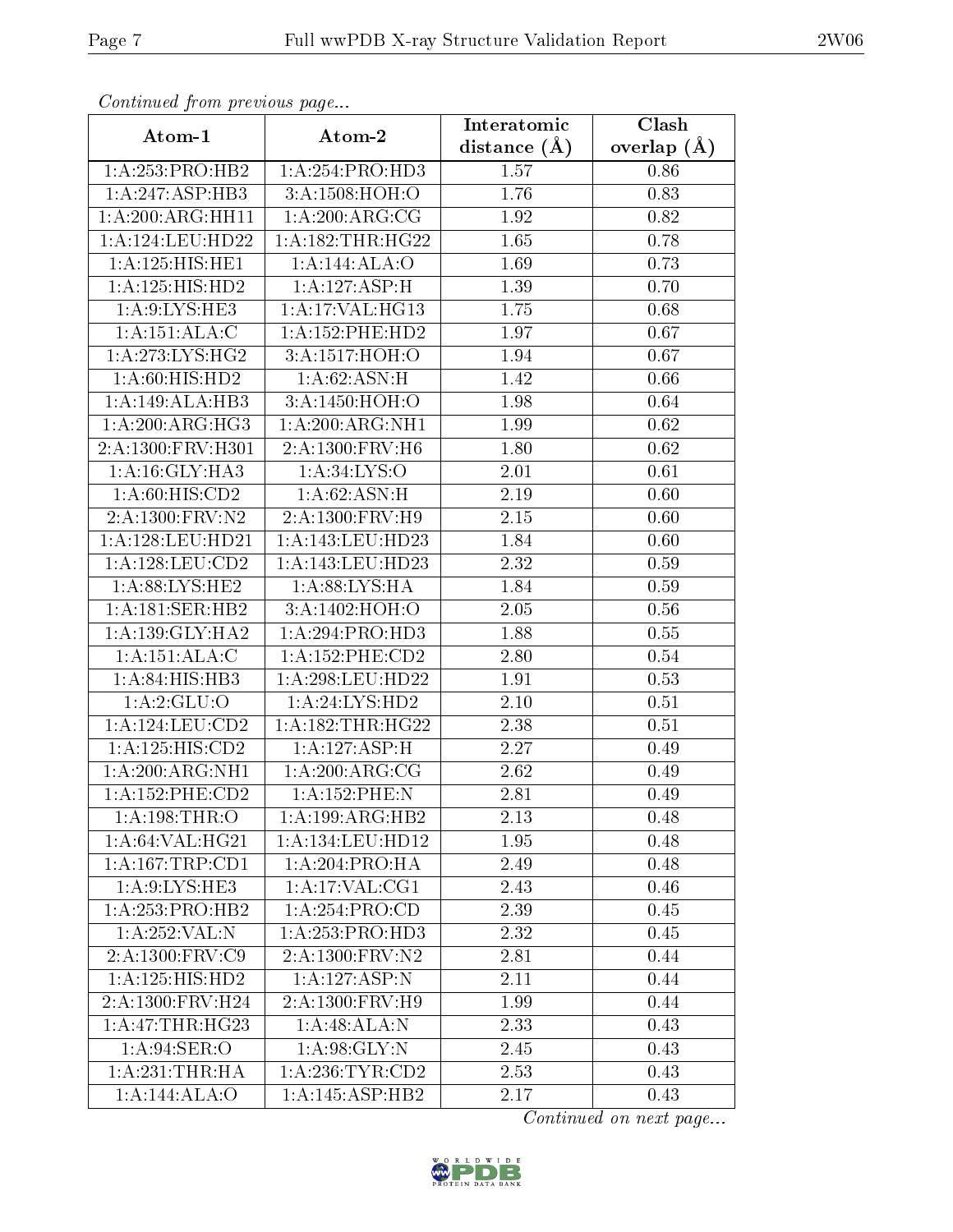| Atom-1               | Atom-2                 | Interatomic<br>distance $(A)$ | Clash<br>overlap $(A)$ |
|----------------------|------------------------|-------------------------------|------------------------|
| 1:A:48:ALA:O         | 1: A:52: ILE: HG12     | 2.19                          | 0.43                   |
| 1:A:253:PRO:CB       | 1: A:254:PRO:HD3       | 2.36                          | 0.42                   |
| 1: A:107: TYR:O      | 1: A: 111: LEU: HG     | 2.19                          | 0.42                   |
| 1: A: 128: LEU: HD22 | 1: A:143:LEU:HD23      | 2.02                          | 0.41                   |
| 1:A:143:LEU:HD22     | $1: A:146:$ PHE:HE $1$ | 1.83                          | 0.41                   |
| 1:A:273:LYS:N        | 1:A:273:LYS:HD2        | 2.35                          | 0.41                   |
| 1:A:169:ARG:HD3      | 1: A:173: ILE: HG22    | 2.02                          | 0.41                   |
| 1: A:1: MET:CE       | 1:A:70:ILE:HD12        | 2.50                          | 0.41                   |
| 1: A: 125: HIS: O    | 1:A:126:ARG:CB         | 2.69                          | 0.41                   |
| 1:A:169:ARG:HD3      | 1: A:173: ILE: CG2     | 2.52                          | 0.40                   |
| 1: A:251:VAL: C      | 1:A:253:PRO:HD3        | 2.42                          | 0.40                   |
| 1:A:119:HIS:CE1      | 1:A:182:THR:HB         | 2.57                          | 0.40                   |

Continued from previous page...

There are no symmetry-related clashes.

#### 5.3 Torsion angles  $(i)$

#### 5.3.1 Protein backbone  $(i)$

In the following table, the Percentiles column shows the percent Ramachandran outliers of the chain as a percentile score with respect to all X-ray entries followed by that with respect to entries of similar resolution.

The Analysed column shows the number of residues for which the backbone conformation was analysed, and the total number of residues.

| Mol   Chain | Analysed Favoured   Allowed   Outliers   Percentiles                           |  |  |
|-------------|--------------------------------------------------------------------------------|--|--|
|             | $\mid$ 277/299 (93%) $\mid$ 270 (98%) $\mid$ 6 (2%) $\mid$ 1 (0%) $\mid$ 34 24 |  |  |

All (1) Ramachandran outliers are listed below:

| Mol | Chain | $+$ Res $+$ | 'Type |
|-----|-------|-------------|-------|
|     |       | 252         |       |

#### 5.3.2 Protein sidechains  $(i)$

In the following table, the Percentiles column shows the percent sidechain outliers of the chain as a percentile score with respect to all X-ray entries followed by that with respect to entries of similar resolution.

The Analysed column shows the number of residues for which the sidechain conformation was

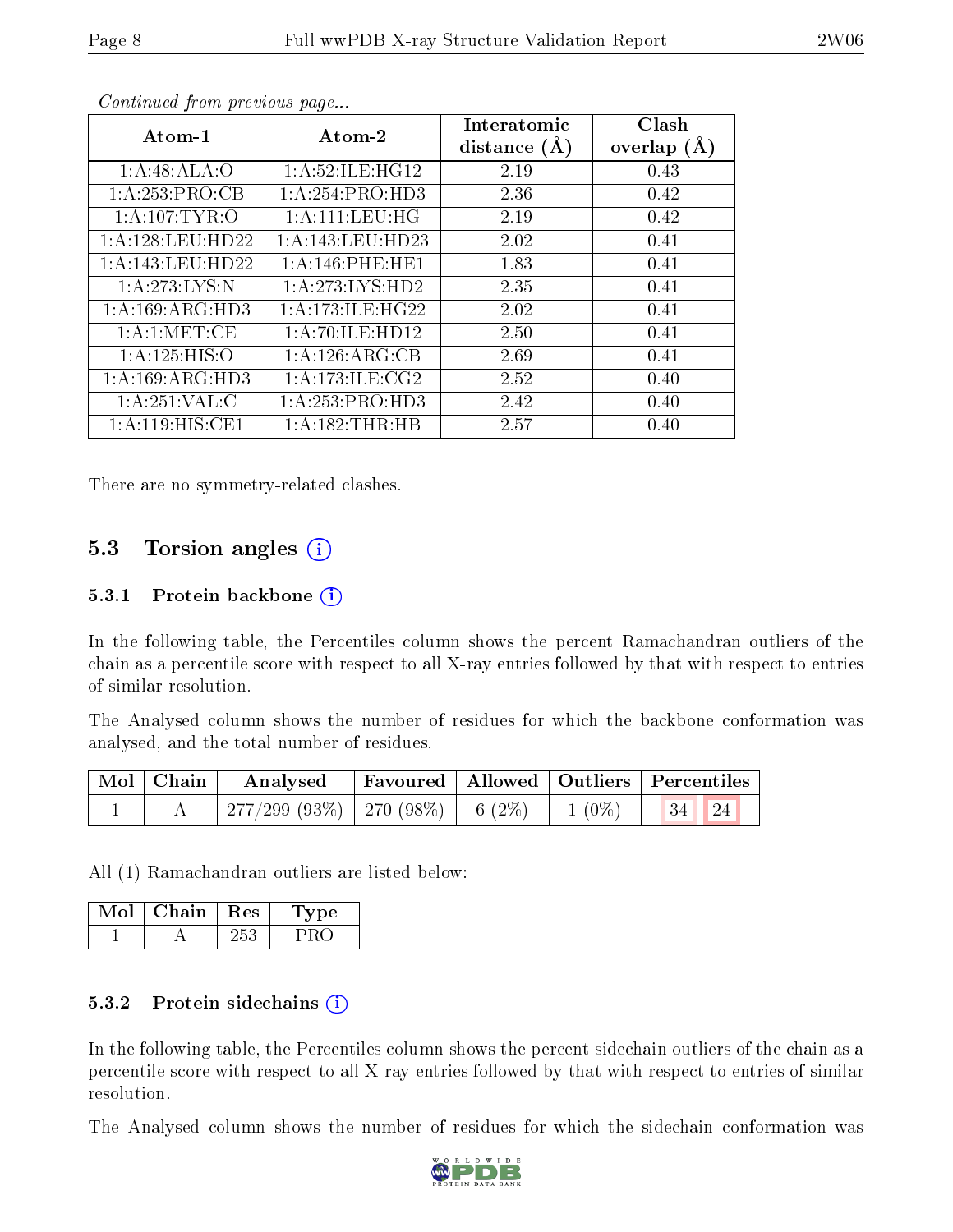analysed, and the total number of residues.

| Mol   Chain | $\boldsymbol{\mathrm{Analysed}}$                                                                         | Rotameric   Outliers   Percentiles |  |           |  |
|-------------|----------------------------------------------------------------------------------------------------------|------------------------------------|--|-----------|--|
|             | $\begin{array}{ c c c c c c c c } \hline 232/263 & (88\%) & 226 & (97\%) & 6 & (3\%) \hline \end{array}$ |                                    |  | -39<br>46 |  |

All (6) residues with a non-rotameric sidechain are listed below:

| Mol | Chain | Res | <b>Type</b>             |
|-----|-------|-----|-------------------------|
|     |       | 88  | $\overline{\text{LYS}}$ |
|     |       | 124 | LEU                     |
|     |       | 146 | PHE                     |
|     |       | 152 | <b>PHE</b>              |
|     |       | 200 | $\rm{ARG}$              |
|     |       | 253 | <b>PRO</b>              |

Some sidechains can be flipped to improve hydrogen bonding and reduce clashes. All (7) such sidechains are listed below:

| Mol | Chain | Res | <b>Type</b> |
|-----|-------|-----|-------------|
|     |       | 5   | <b>GLN</b>  |
|     |       | 59  | <b>ASN</b>  |
|     |       | 60  | <b>HIS</b>  |
|     |       | 85  | <b>GLN</b>  |
|     |       | 125 | <b>HIS</b>  |
|     |       | 131 | <b>GLN</b>  |
|     |       | 246 | GLN         |

#### 5.3.3 RNA [O](https://www.wwpdb.org/validation/2017/XrayValidationReportHelp#rna)i

There are no RNA molecules in this entry.

#### 5.4 Non-standard residues in protein, DNA, RNA chains (i)

There are no non-standard protein/DNA/RNA residues in this entry.

#### 5.5 Carbohydrates  $(i)$

There are no carbohydrates in this entry.

#### 5.6 Ligand geometry (i)

1 ligand is modelled in this entry.

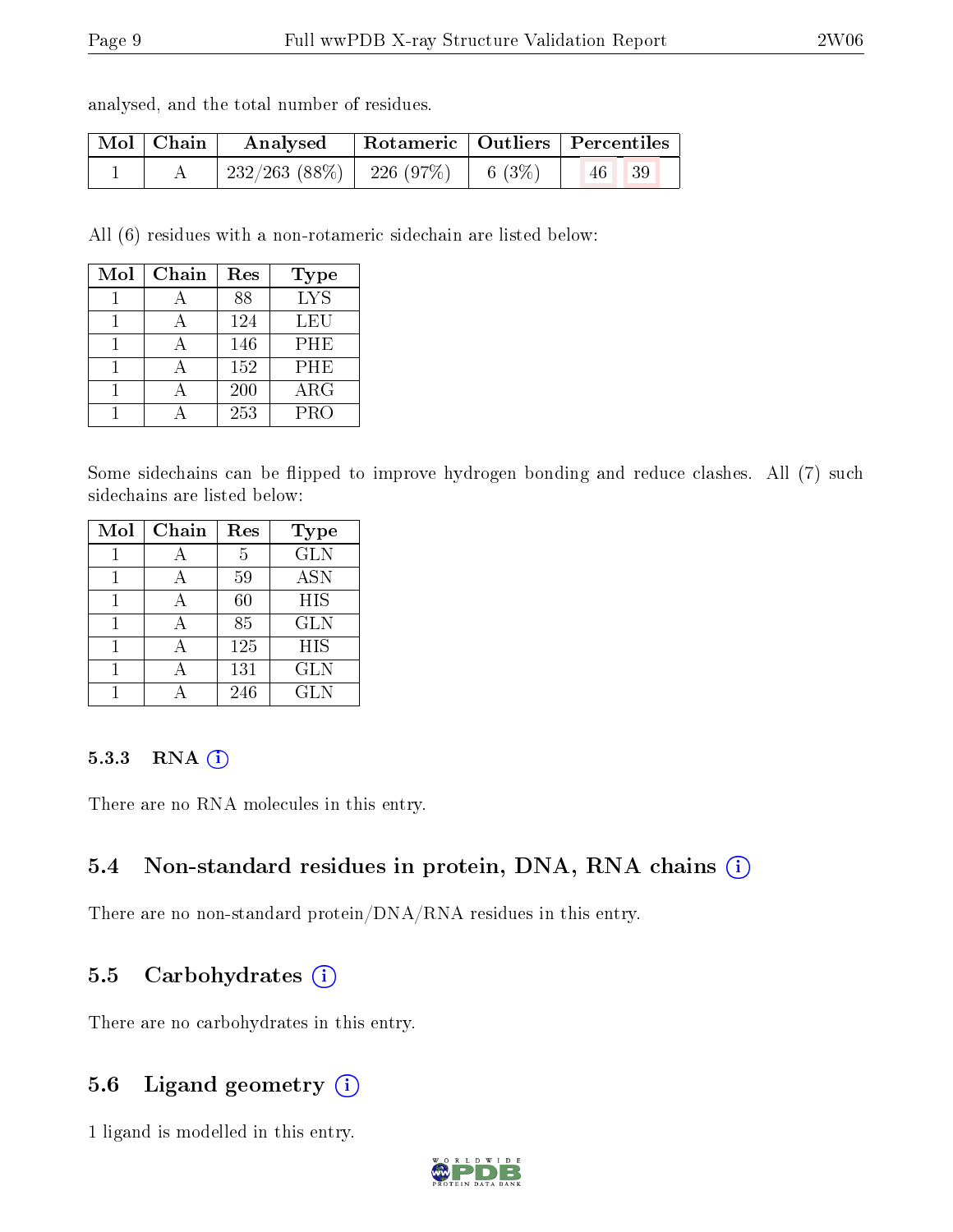In the following table, the Counts columns list the number of bonds (or angles) for which Mogul statistics could be retrieved, the number of bonds (or angles) that are observed in the model and the number of bonds (or angles) that are dened in the Chemical Component Dictionary. The Link column lists molecule types, if any, to which the group is linked. The Z score for a bond length (or angle) is the number of standard deviations the observed value is removed from the expected value. A bond length (or angle) with  $|Z| > 2$  is considered an outlier worth inspection. RMSZ is the root-mean-square of all Z scores of the bond lengths (or angles).

| Mol | Type | $\mid$ Chain $\mid$ | $^{\shortmid}$ Res | Link |          | Bond lengths     |         |          | Bond angles |                            |
|-----|------|---------------------|--------------------|------|----------|------------------|---------|----------|-------------|----------------------------|
|     |      |                     |                    |      | Counts   | $RMSZ \mid # Z $ |         | Counts   | RMSZ        | $\pm  Z $                  |
|     | FRV  |                     | 1300               |      | 25,30,30 | 1.50             | $16\%)$ | 33,44,44 | 3.73        | , $12$ $(36\%)$ $^{\circ}$ |

In the following table, the Chirals column lists the number of chiral outliers, the number of chiral centers analysed, the number of these observed in the model and the number defined in the Chemical Component Dictionary. Similar counts are reported in the Torsion and Rings columns. '-' means no outliers of that kind were identified.

|     |      |        | $\vert$ Mol $\vert$ Type $\vert$ Chain $\vert$ Res $\vert$ Link $\vert$ Chirals $\vert$ | Torsions                         | Rings |
|-----|------|--------|-----------------------------------------------------------------------------------------|----------------------------------|-------|
| FRV | 1300 | $\sim$ | $\sim$                                                                                  | $\frac{1}{2}$ 5/17/23/23 0/4/4/4 |       |

All (4) bond length outliers are listed below:

| Mol | Chain | Res  | Type       | Atoms                            |         | Observed(A) | Ideal(A) |
|-----|-------|------|------------|----------------------------------|---------|-------------|----------|
|     |       | 1300 | <b>FRV</b> | $C9-C8$                          | 3.11    | l 44        | 1.39     |
|     |       | 1300 | FRV        | $C10-C11$                        | 2.51    | 1.42        | 1.38     |
|     |       | 1300 | <b>FRV</b> | C <sub>11</sub> -S <sub>14</sub> | $-2.31$ | 1.72        | 1.76     |
|     |       | 1300 | FRV        | $C22-N23$                        | $-2.08$ | 1.30        | 1.35     |

All (12) bond angle outliers are listed below:

| Mol            | Chain | Res  | Type       | Atoms                                             | Z        | Observed $\binom{o}{c}$ | Ideal $({}^{\circ})$ |
|----------------|-------|------|------------|---------------------------------------------------|----------|-------------------------|----------------------|
| $\overline{2}$ | А     | 1300 | FRV        | $N4$ -C3- $N2$                                    | $-10.31$ | 116.78                  | 126.55               |
| $\overline{2}$ | А     | 1300 | FRV        | $C1-N2-C3$                                        | 9.65     | 124.64                  | 116.69               |
| $\overline{2}$ | A     | 1300 | <b>FRV</b> | $C5-N4-C3$                                        | 8.77     | 123.23                  | 115.45               |
| $\overline{2}$ | А     | 1300 | FRV        | O <sub>29</sub> -S <sub>14</sub> -O <sub>30</sub> | $-7.89$  | 109.85                  | 119.55               |
| $\overline{2}$ | А     | 1300 | FRV        | $C22-N21-C25$                                     | $-6.78$  | 120.05                  | 125.50               |
| $\overline{2}$ | А     | 1300 | FRV        | $C20-N21-C25$                                     | 3.89     | 134.72                  | 126.89               |
| $\overline{2}$ | А     | 1300 | <b>FRV</b> | $C6-C5-N4$                                        | $-3.79$  | 119.25                  | 123.96               |
| $\overline{2}$ | А     | 1300 | <b>FRV</b> | $C6-C1-N2$                                        | $-3.30$  | 117.69                  | 121.97               |
| $\overline{2}$ | A     | 1300 | <b>FRV</b> | $N7-C3-N4$                                        | 2.78     | 124.90                  | 116.28               |
| 2              | A     | 1300 | <b>FRV</b> | O30-S14-N15                                       | 2.52     | 109.92                  | 107.08               |
| $\overline{2}$ | А     | 1300 | <b>FRV</b> | $C6-C1-C20$                                       | 2.39     | 125.89                  | 120.91               |
| 2              | А     | 1300 | FRV        | $C11-S14-N15$                                     | 2.22     | 110.63                  | 107.56               |

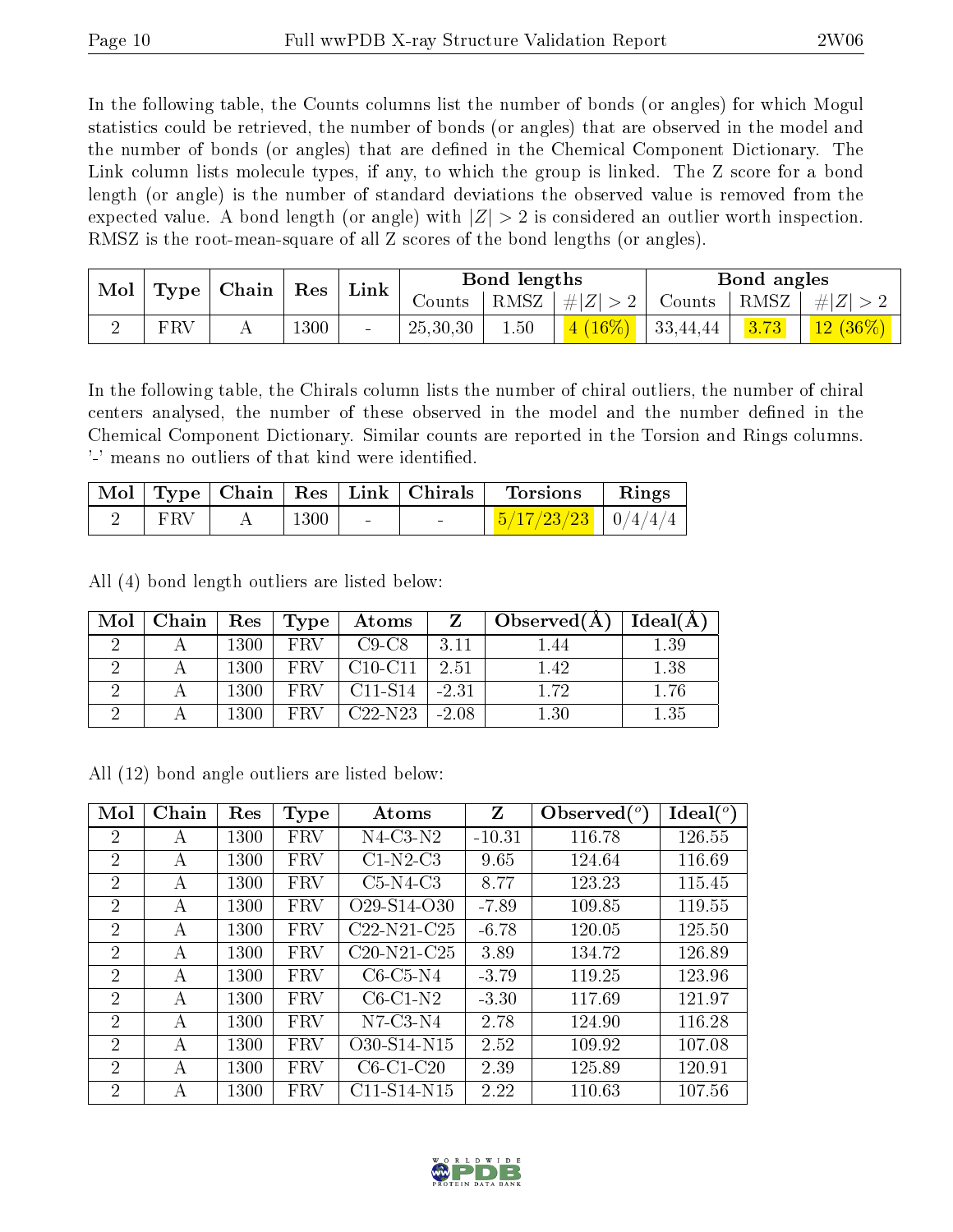There are no chirality outliers.

|  |  | All (5) torsion outliers are listed below: |  |  |  |  |
|--|--|--------------------------------------------|--|--|--|--|
|--|--|--------------------------------------------|--|--|--|--|

| Mol | Chain | Res  | <b>Type</b> | Atoms                                                  |
|-----|-------|------|-------------|--------------------------------------------------------|
| 9   |       | 1300 | <b>FRV</b>  | $C10-C11-S14-C29$                                      |
| -9  |       | 1300 | <b>FRV</b>  | $C12-C11-S14-O29$                                      |
| 2   |       | 1300 | <b>FRV</b>  | $C10-C11-S14-N15$                                      |
| 2   |       | 1300 | <b>FRV</b>  | $C12-C11-S14-N15$                                      |
| 9   |       | 1300 | <b>FRV</b>  | $N2$ -C <sub>1</sub> -C <sub>20</sub> -C <sub>24</sub> |

There are no ring outliers.

1 monomer is involved in 4 short contacts:

|  |              | Mol   Chain   Res   Type   Clashes   Symm-Clashes |
|--|--------------|---------------------------------------------------|
|  | $1300 + FRV$ |                                                   |

The following is a two-dimensional graphical depiction of Mogul quality analysis of bond lengths, bond angles, torsion angles, and ring geometry for all instances of the Ligand of Interest. In addition, ligands with molecular weight > 250 and outliers as shown on the validation Tables will also be included. For torsion angles, if less then 5% of the Mogul distribution of torsion angles is within 10 degrees of the torsion angle in question, then that torsion angle is considered an outlier. Any bond that is central to one or more torsion angles identified as an outlier by Mogul will be highlighted in the graph. For rings, the root-mean-square deviation (RMSD) between the ring in question and similar rings identified by Mogul is calculated over all ring torsion angles. If the average RMSD is greater than 60 degrees and the minimal RMSD between the ring in question and any Mogul-identified rings is also greater than 60 degrees, then that ring is considered an outlier. The outliers are highlighted in purple. The color gray indicates Mogul did not find sufficient equivalents in the CSD to analyse the geometry.



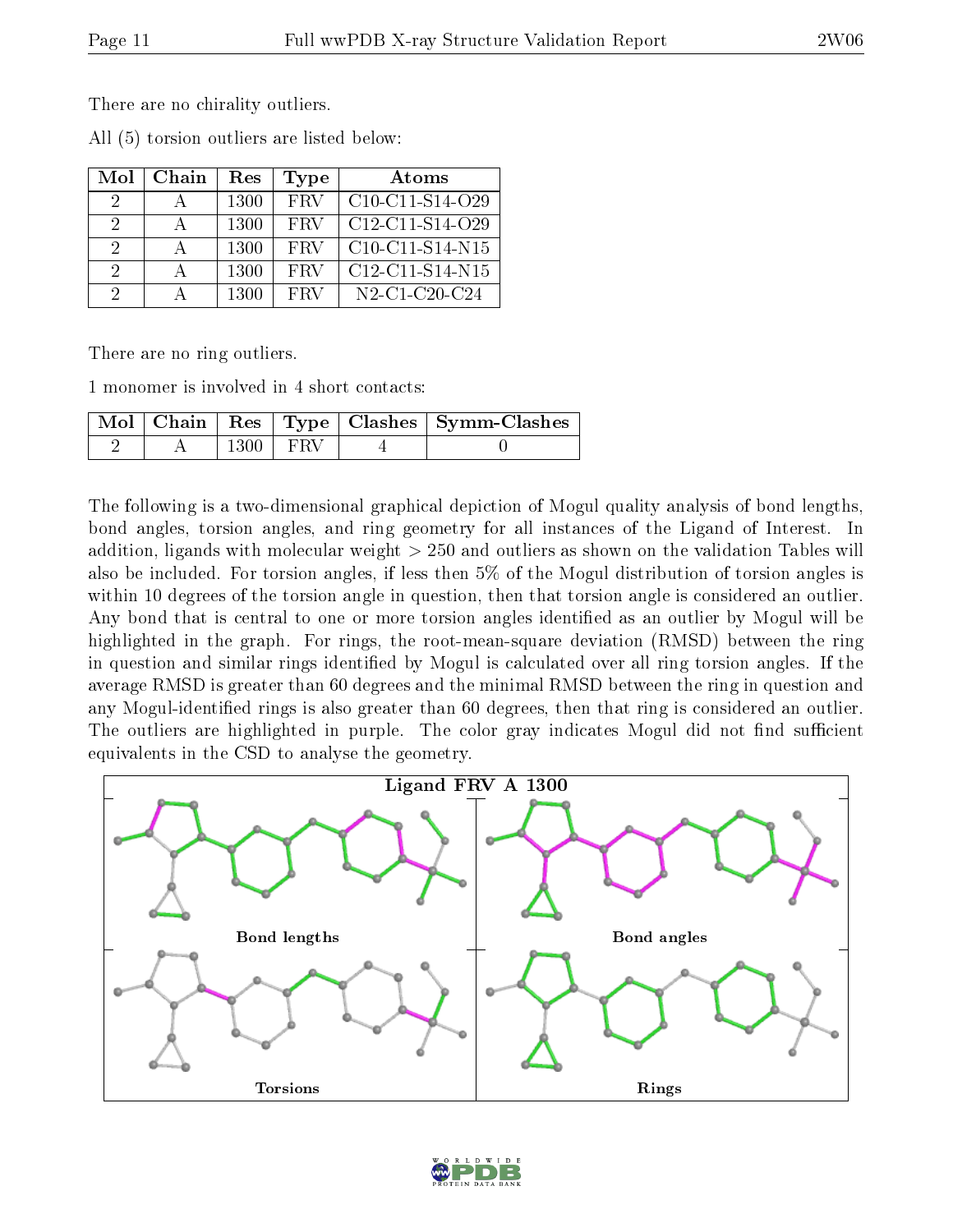## 5.7 [O](https://www.wwpdb.org/validation/2017/XrayValidationReportHelp#nonstandard_residues_and_ligands)ther polymers (i)

There are no such residues in this entry.

## 5.8 Polymer linkage issues (i)

There are no chain breaks in this entry.

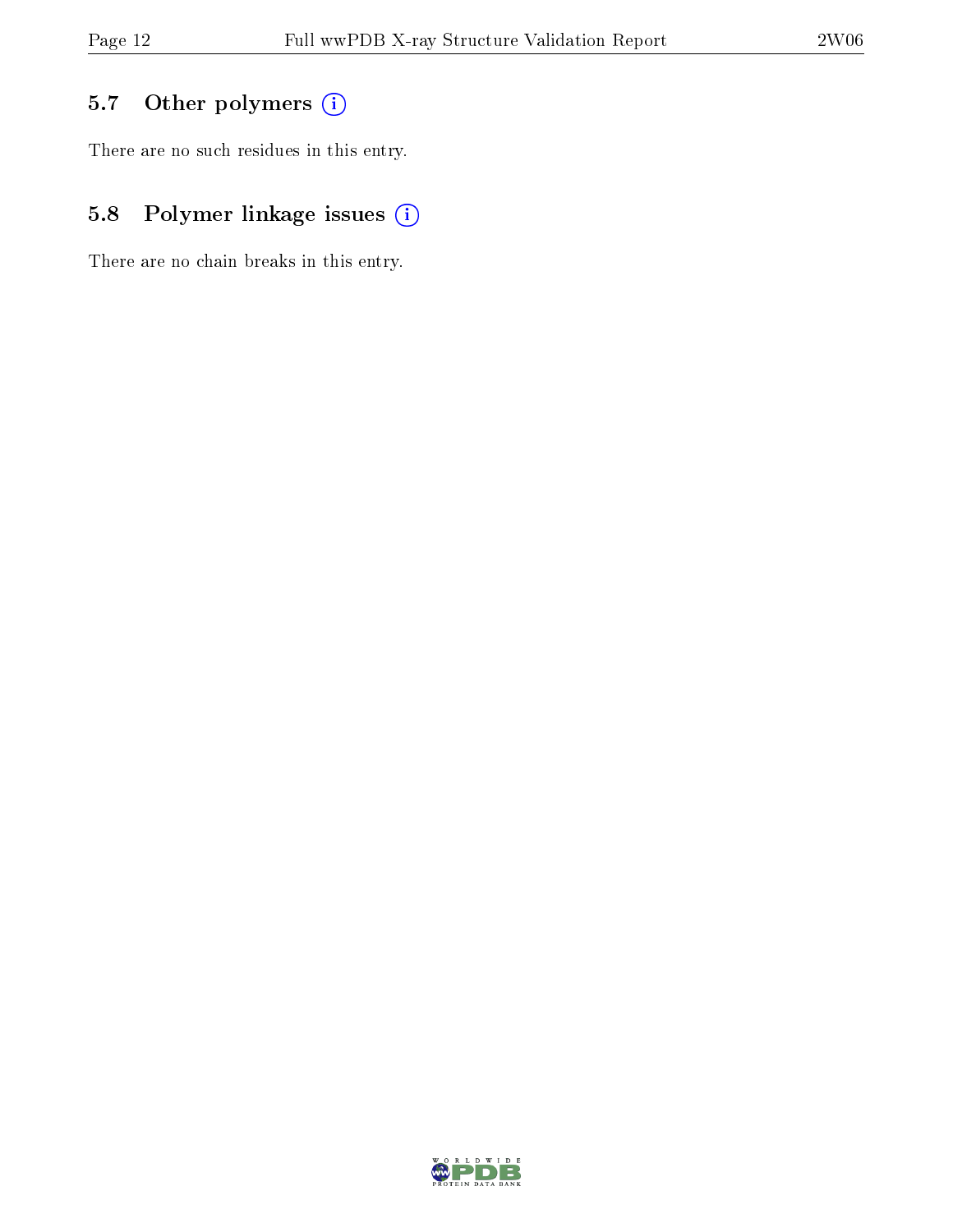## 6 Fit of model and data  $(i)$

### 6.1 Protein, DNA and RNA chains  $(i)$

In the following table, the column labelled  $#RSRZ> 2'$  contains the number (and percentage) of RSRZ outliers, followed by percent RSRZ outliers for the chain as percentile scores relative to all X-ray entries and entries of similar resolution. The OWAB column contains the minimum, median,  $95<sup>th</sup>$  percentile and maximum values of the occupancy-weighted average B-factor per residue. The column labelled ' $Q< 0.9$ ' lists the number of (and percentage) of residues with an average occupancy less than 0.9.

| $\mid$ Mol $\mid$ Chain | Analysed        | ${ <\hspace{-1.5pt}{\mathrm{RSRZ}} \hspace{-1.5pt}>}$ | $\#\text{RSRZ}{>}2$ |  | $\mid$ OWAB(Å <sup>2</sup> ) $\mid$ Q<0.9 |  |
|-------------------------|-----------------|-------------------------------------------------------|---------------------|--|-------------------------------------------|--|
|                         | $282/299(94\%)$ | 0.52                                                  |                     |  | $\mid$ 27 (9%) 8 8 1 15, 28, 53, 61       |  |

All (27) RSRZ outliers are listed below:

| Mol            | Chain              | Res              | Type                      | $\overline{\text{RSR}}$ |
|----------------|--------------------|------------------|---------------------------|-------------------------|
| $\mathbf{1}$   | $\overline{\rm A}$ | 152              | PHE                       | $\overline{5.7}$        |
| $\overline{1}$ | $\overline{\rm A}$ | $\overline{14}$  | <b>THR</b>                | $\overline{5.1}$        |
| $\overline{1}$ | $\overline{A}$     | 44               | $\overline{\text{VAL}}$   | 4.8                     |
| $\overline{1}$ | $\overline{A}$     | 164              | <b>VAL</b>                | $\overline{4.7}$        |
| $\overline{1}$ | $\overline{\rm A}$ | $\overline{15}$  | <b>TYR</b>                | $\overline{4.5}$        |
| $\overline{1}$ | $\overline{\rm A}$ | 163              | <b>VAL</b>                | $\overline{3.8}$        |
| $\overline{1}$ | $\overline{\rm A}$ | 162              | GLU                       | 3.4                     |
| $\overline{1}$ | $\overline{A}$     | 74               | $\overline{ASN}$          | $\overline{3.3}$        |
| $\overline{1}$ | $\overline{A}$     | 151              | $\overline{\text{ALA}}$   | $\overline{3.3}$        |
| $\overline{1}$ | $\overline{A}$     | $\overline{45}$  | $\overline{\text{PRO}}$   | $\overline{3.1}$        |
| $\mathbf{1}$   | $\overline{\rm A}$ | 13               | $\overline{\text{GLY}}$   | $\overline{3.1}$        |
| $\overline{1}$ | $\overline{\rm A}$ | $\overline{2}$   | $\overline{\mathrm{GLU}}$ | $\overline{3.0}$        |
| $\overline{1}$ | $\overline{\rm A}$ | $\overline{5}$   | $\overline{\text{GLN}}$   | 2.9                     |
| $\overline{1}$ | $\overline{\rm A}$ | 97               | <b>THR</b>                | $\overline{2.8}$        |
| $\overline{1}$ | $\overline{A}$     | 146              | PHE                       | $\overline{2.7}$        |
| $\overline{1}$ | $\overline{A}$     | $\overline{73}$  | $\overline{\text{GLU}}$   | $\overline{2.7}$        |
| $\overline{1}$ | $\overline{A}$     | $\overline{46}$  | $\overline{\text{SER}}$   | $2.\overline{5}$        |
| $\mathbf{1}$   | $\overline{A}$     | 150              | $\overline{\rm{ARG}}$     | 2.4                     |
| $\mathbf{1}$   | $\overline{\rm A}$ | $\overline{17}$  | $\rm \sqrt{AL}$           | 2.4                     |
| $\overline{1}$ | $\overline{\rm A}$ | $\overline{95}$  | ALA                       | $\overline{2.4}$        |
| $\overline{1}$ | $\overline{\rm A}$ | $\overline{1}$   | <b>MET</b>                | 2.3                     |
| $\overline{1}$ | $\overline{\rm A}$ | $\overline{36}$  | $\overline{\rm{ARG}}$     | $\overline{2.3}$        |
| $\overline{1}$ | $\overline{\rm A}$ | 19               | $\overline{\text{TYR}}$   | $\overline{2.2}$        |
| $\overline{1}$ | $\overline{\rm A}$ | $\overline{7}$   | $\overline{\text{VAL}}$   | $\overline{2.2}$        |
| $\overline{1}$ | $\overline{\rm A}$ | $\overline{287}$ | GLN                       | $\overline{2.1}$        |
| $\overline{1}$ | $\overline{\rm A}$ | 47               | <b>THR</b>                | 2.1                     |
| $\mathbf{1}$   | $\overline{\rm A}$ | 18               | $\overline{\text{VAL}}$   | 2.1                     |

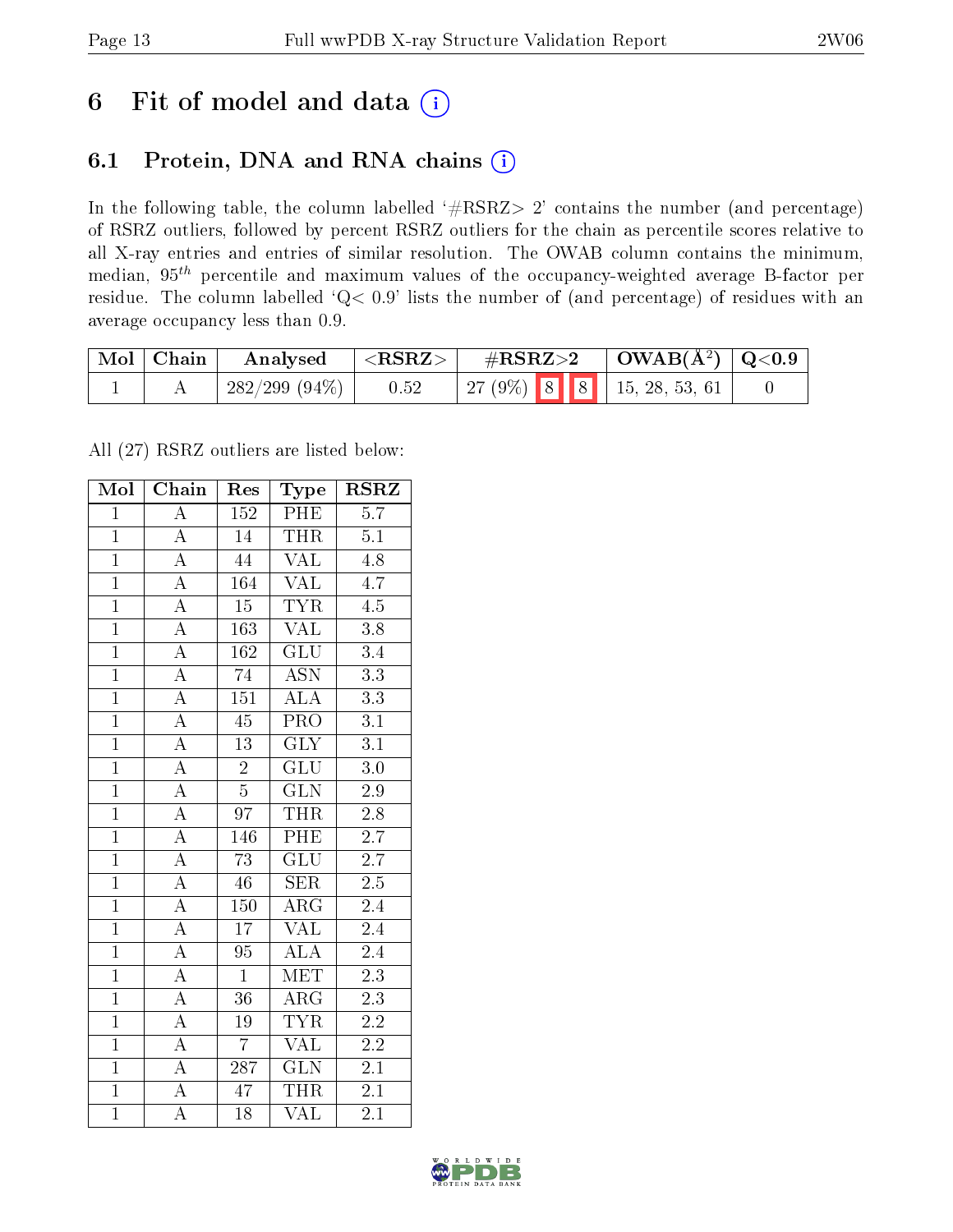### 6.2 Non-standard residues in protein, DNA, RNA chains (i)

There are no non-standard protein/DNA/RNA residues in this entry.

### 6.3 Carbohydrates  $(i)$

There are no carbohydrates in this entry.

### 6.4 Ligands  $(i)$

In the following table, the Atoms column lists the number of modelled atoms in the group and the number defined in the chemical component dictionary. The B-factors column lists the minimum, median,  $95<sup>th</sup>$  percentile and maximum values of B factors of atoms in the group. The column labelled  $Q < 0.9$ ' lists the number of atoms with occupancy less than 0.9.

|     |  |                              |  | $\mid$ Mol $\mid$ Type $\mid$ Chain $\mid$ Res $\mid$ Atoms $\mid$ RSCC $\mid$ RSR $\mid$ B-factors(A <sup>2</sup> ) $\mid$ Q<0.9 $\mid$ |  |
|-----|--|------------------------------|--|------------------------------------------------------------------------------------------------------------------------------------------|--|
| FRV |  | $1300$   27/27   0.92   0.16 |  | 25, 31, 47, 50                                                                                                                           |  |

The following is a graphical depiction of the model fit to experimental electron density of all instances of the Ligand of Interest. In addition, ligands with molecular weight  $> 250$  and outliers as shown on the geometry validation Tables will also be included. Each fit is shown from different orientation to approximate a three-dimensional view.